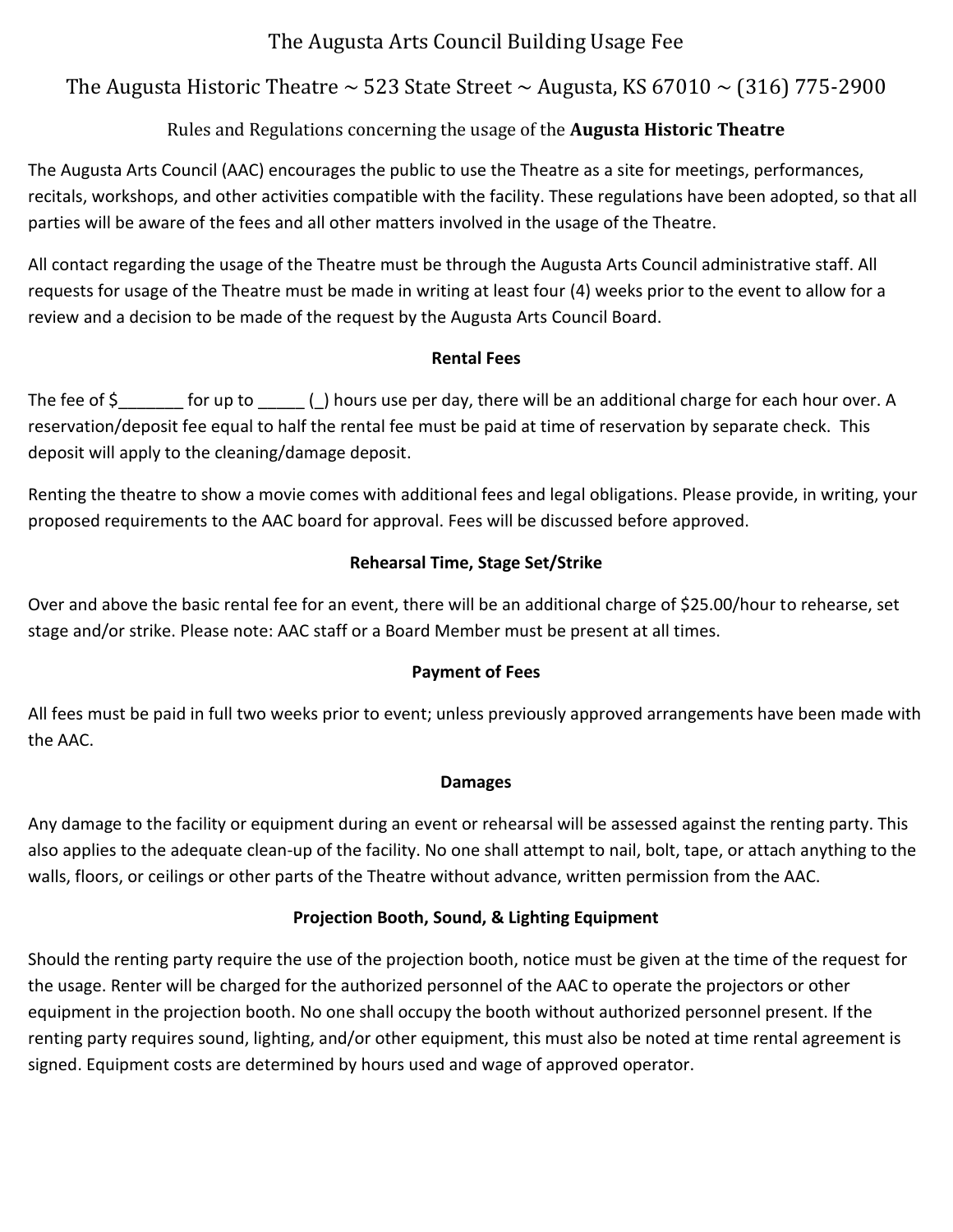Prior written approval must be obtained from the AAC Board to bring in additional equipment or equipment outside the items made available by the AAC. **If the renting party would like to show a movie, during the rental event, additional fees will apply for booking the movie and are the responsibility of the renting party.**

#### **Additional Rental Fees**

See Attached Rental Rates

#### **Personnel**

The renting party will notify the AAC if personnel will be needed to help staff their event at time of signed rental agreement. Staff use will be charged to renting party as noted above. If the renting part would like the AAC to provide clean up after said event, an additional clean-up fee of \$250.00 will be charged. Additional clean-up fees may be assessed, dependent on event. These fees will be noted when rental agreement is signed.

#### **Concessions**

The AAC reserves the exclusive right to sell concessions during the use of the Theatre. Any refreshments offered by the renting party must be approved, at time rental agreement is signed. NO alcoholic beverages are allowed to be distributed, and/or sold on the premises by the renting party.

#### **Publicity**

Event publicity is the responsibility of the renting party. If approved, in writing by the AAC Board, there is the potential to advertise on the Theatre's Facebook page, twitter, marquee, and highway sign. There is also the potential to hang flyers at the Theatre. Publicity approval through AAC and Theatre venues MUST be approved by the AAC Board.

## **Building Codes**

The renting party must abide by the federal, state, county, and city building codes which apply to the Augusta Historic Theatre. This includes keeping exits clear, access to wheel chair seating clear, and NO SMOKING (this includes electronic smoking devices). NO ONE is allowed in the Theatre basement. Additional fees may be levied against the renting party for non-adherence.

# **Revised 2021**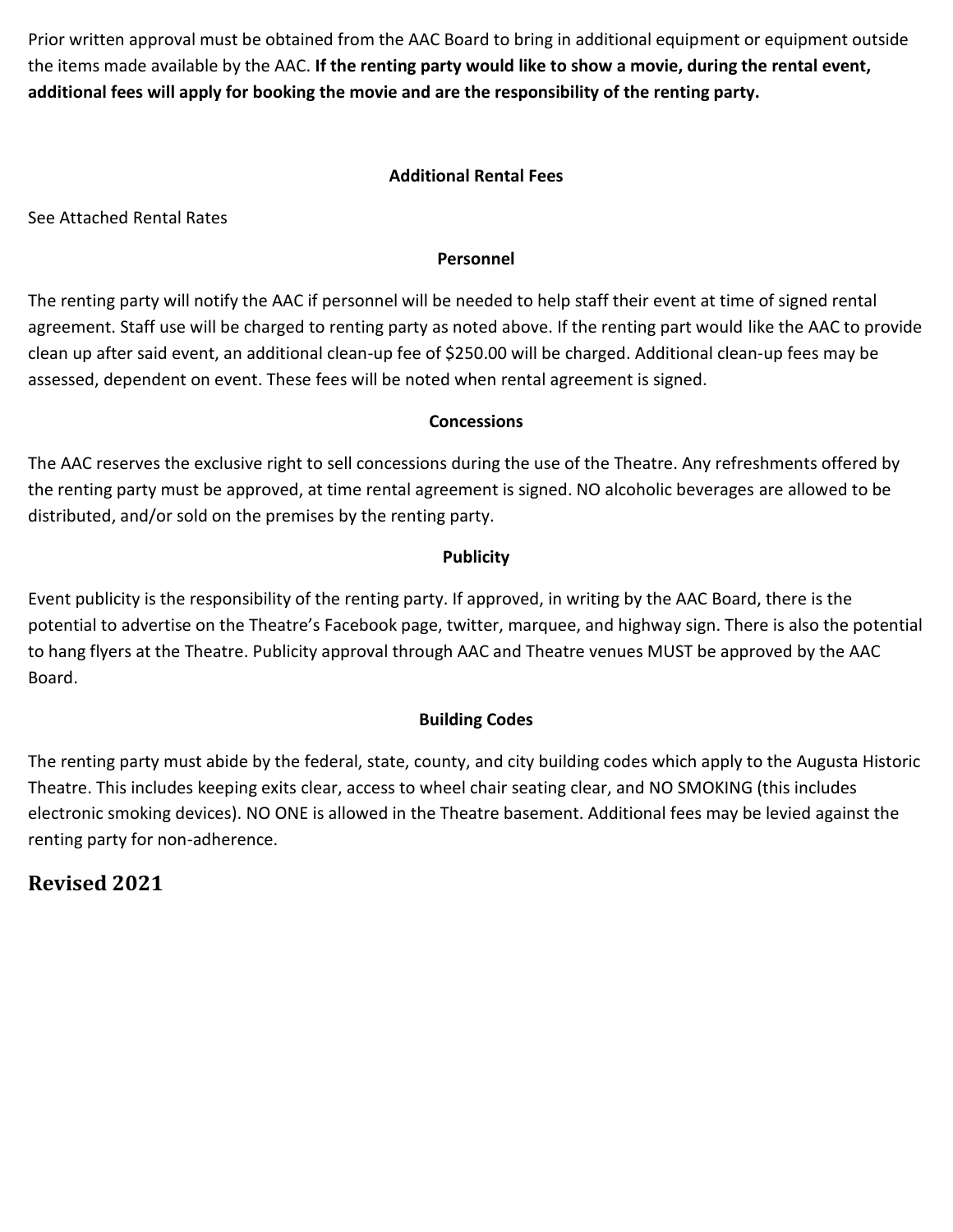# **Augusta Arts Council and Historic Theatre Usage Agreement**

|                                                  | Street Address: __________________________City: ________________________________State: _______________Zip: ____________________________ |  |  |  |  |  |
|--------------------------------------------------|-----------------------------------------------------------------------------------------------------------------------------------------|--|--|--|--|--|
|                                                  |                                                                                                                                         |  |  |  |  |  |
| Description of activities to be held in Theatre: |                                                                                                                                         |  |  |  |  |  |
|                                                  |                                                                                                                                         |  |  |  |  |  |
|                                                  |                                                                                                                                         |  |  |  |  |  |
|                                                  |                                                                                                                                         |  |  |  |  |  |
|                                                  | Starting and ending time of event (time provided to guests) ________________am/pm to _______________am/pm                               |  |  |  |  |  |
|                                                  |                                                                                                                                         |  |  |  |  |  |
|                                                  |                                                                                                                                         |  |  |  |  |  |
| □ Sound Technician □ Spotlight □ Stage Lights    | Equipment Needs for Arts Council to Supply (please check all that apply): □ Tables (#_______) □ Digital Projector                       |  |  |  |  |  |
|                                                  |                                                                                                                                         |  |  |  |  |  |
|                                                  |                                                                                                                                         |  |  |  |  |  |

## *Additional charges for equipment may be assessed*

\_\_\_\_\_\_\_\_\_\_\_\_\_\_\_\_\_\_\_\_\_\_\_\_\_\_\_\_\_\_\_\_\_\_\_\_\_\_\_\_\_\_\_\_\_\_\_\_\_\_\_\_\_\_\_\_\_\_\_\_\_\_\_\_\_\_\_\_\_\_\_\_\_\_\_\_\_\_\_\_\_\_\_\_\_\_\_\_\_\_\_\_\_\_

Food and Beverages to be served during event:

Will you need the theatre to sell concessions during the event?  $\Box$  Yes  $\Box$  No